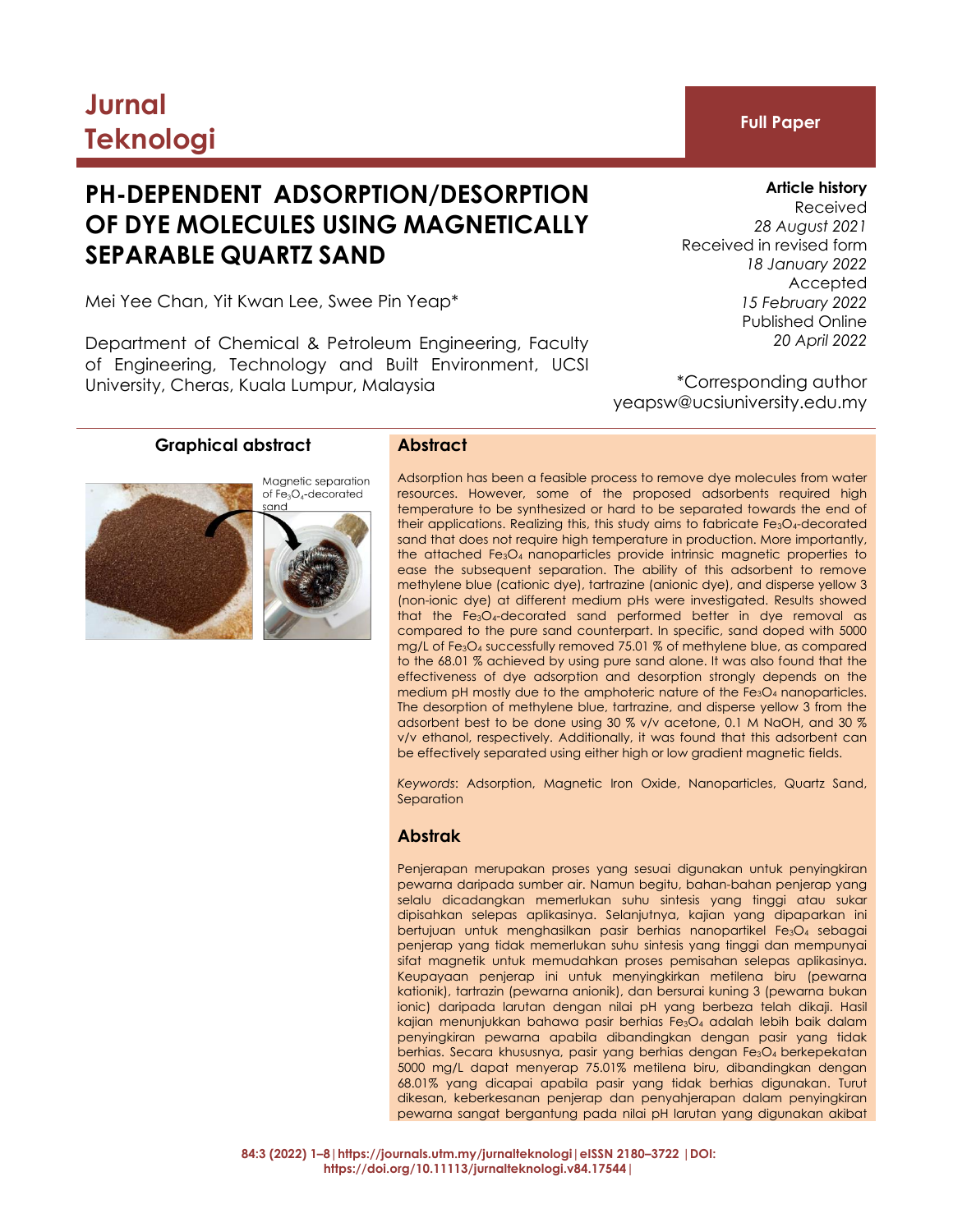daripada sifat amfoter yang dimiliki oleh nanopartikel Fe3O4. Penyahjerapan metilena biru, tartrazin, dan bersurai kuning 3 daripada pasir berhias Fe3O<sup>4</sup> masing-masing paling tinggi dengan menggunakan 30 % v/v aseton, 1 M NaOH dan 30 % v/v etanol. Selain itu, kajian ini turut mendapati penjerap ini dapat dipisahkan dengan menggunakan medan magnetik kecerunan tinggi atau rendah.

*Kata kunci*: Penjerapan, Besi Oksida bermagnet, Nanopartikel, Pasir kuarsa, Pemisahan

© 2022 Penerbit UTM Press. All rights reserved

# **1.0 INTRODUCTION**

Water contamination due to unintentional or intentional released of dyes has been one of the global concerns [\[1,](#page-6-0) [2\]](#page-6-1). Dye is mainly used in textile, paper, printing, pharmaceutical, and food industries. The presence of dye molecules in water resources is undesirable as some of the synthetic dyes are toxic and/or are difficult to be biodegraded [\[3-5\]](#page-6-2). Moreover, the coverage of dye molecules in the water medium may reduce light penetration; subsequently, the photosynthesis process of the aquatic plants will be retarded [\[3,](#page-6-2) [6\]](#page-6-3). In the effort to combat the dye pollution issue, several strategies have been developed which include ozonation, photo-catalytic degradation, coagulation/flocculation, membrane filtration, adsorption, and etc. Among all the proposed strategies, adsorption is recognized as an economic and effective method [\[7\]](#page-6-4).

Synthetic adsorbents and activated carbon are the commonly used materials for dye adsorption [\[8-](#page-6-5) [12\]](#page-6-5). In particular, activated carbon converted from biomass is a favored adsorbent as it has a highly porous structure and large internal surface area as adsorption sites [\[13\]](#page-6-6). However, the preparation of activated carbon involves high-temperature carbonization  $(300 - 900 \degree C)$  [\[9,](#page-6-7) [12,](#page-6-8) [14\]](#page-6-9) and activation steps. Such processes consume large amount of energy and are expected to release  $CO<sub>2</sub>$  into the environment, subsequently, create additional challenges to the low carbon economy roadmap. Hence, there is a clear need to search for adsorbents that consumes lesser energy in production. Sand, an abundantly available matter, is a potential adsorbent.

The major constituent of the sand is mineral quartz composed of silica  $(SiO<sub>2</sub>)$ , while the minor constituents are aluminium, iron bearing, and feldspar minerals [\[15\]](#page-6-10). The macro-porous and mesoporous structure of the sand making it to have a large surface area; coincidentally, pores lead to high selectivity on reaction and adsorption interactions [\[16-18\]](#page-6-11). Hence, sand is a suitable natural sorbent for the removal of heavy metals [\[19\]](#page-6-12) and dyes [\[5,](#page-6-13) [20\]](#page-6-14).

While it composes mainly of SiO<sub>2</sub>, there are many negative surface sites on the sand. This makes it

feasible to adsorb positively-charged dye (via electrostatic attraction) [\[21\]](#page-6-15). The present work aims to further modify the sand surface with magnetite nanoparticles (Fe3O4) to make it magnetically responsive. This is to ease the subsequent step whereby the spent adsorbents are to be isolated from the treated water using magnetic field [\[22,](#page-6-16) [23\]](#page-6-17). Also, the attached Fe3O<sup>4</sup> may add value by imposing amphoteric property on the adsorbent. To prove this, pH-dependent absorbability/desorbability of this magnetically separable sand was tested on cationic, anionic, and non-ionic dye molecules.

# **2.0 METHODOLOGY**

#### **2.1 Preparation of Sand**

The quartz sand (supplied by Sigma-Aldrich) was subjected to a few times of washing using distilled water before drying up for subsequent usage. This washing step was done to clean the sand surface.

#### **2.2 Preparation of Fe3O4-Decorated Sand**

A stock solution of 1000 mg/L Fe3O4 suspension was prepared by dispersing 0.5 g of Fe3O<sup>4</sup> nanoparticles (Nanostructured & Amorphous Materials, Inc, USA) in 500 ml of distilled water, followed by an hour of sonication in a bath sonicator. Later on, 10 g of sand was added in 20 ml of the Fe3O<sup>4</sup> suspension and stirred for 2 hours at 300 rpm to promote mixing of the  $Fe<sub>3</sub>O<sub>4</sub>$  nanoparticles and the sand. The  $Fe<sub>3</sub>O<sub>4</sub>$ decorated sand was then separated from the excess Fe3O<sup>4</sup> suspension and thoroughly washed with distilled water to remove any un-adsorbed Fe3O4. The Fe3O4-decorated sand was oven dried for 1 day before used for dye adsorption study. Note that the amount of Fe3O<sup>4</sup> loaded onto the sand was varied from 1000 mg/L to 5000 mg/L to investigate the effect of Fe3O<sup>4</sup> loading amount on dye adsorption efficiency. Figure 1 shows the look of the pure sand and the Fe3O4-decorated sand.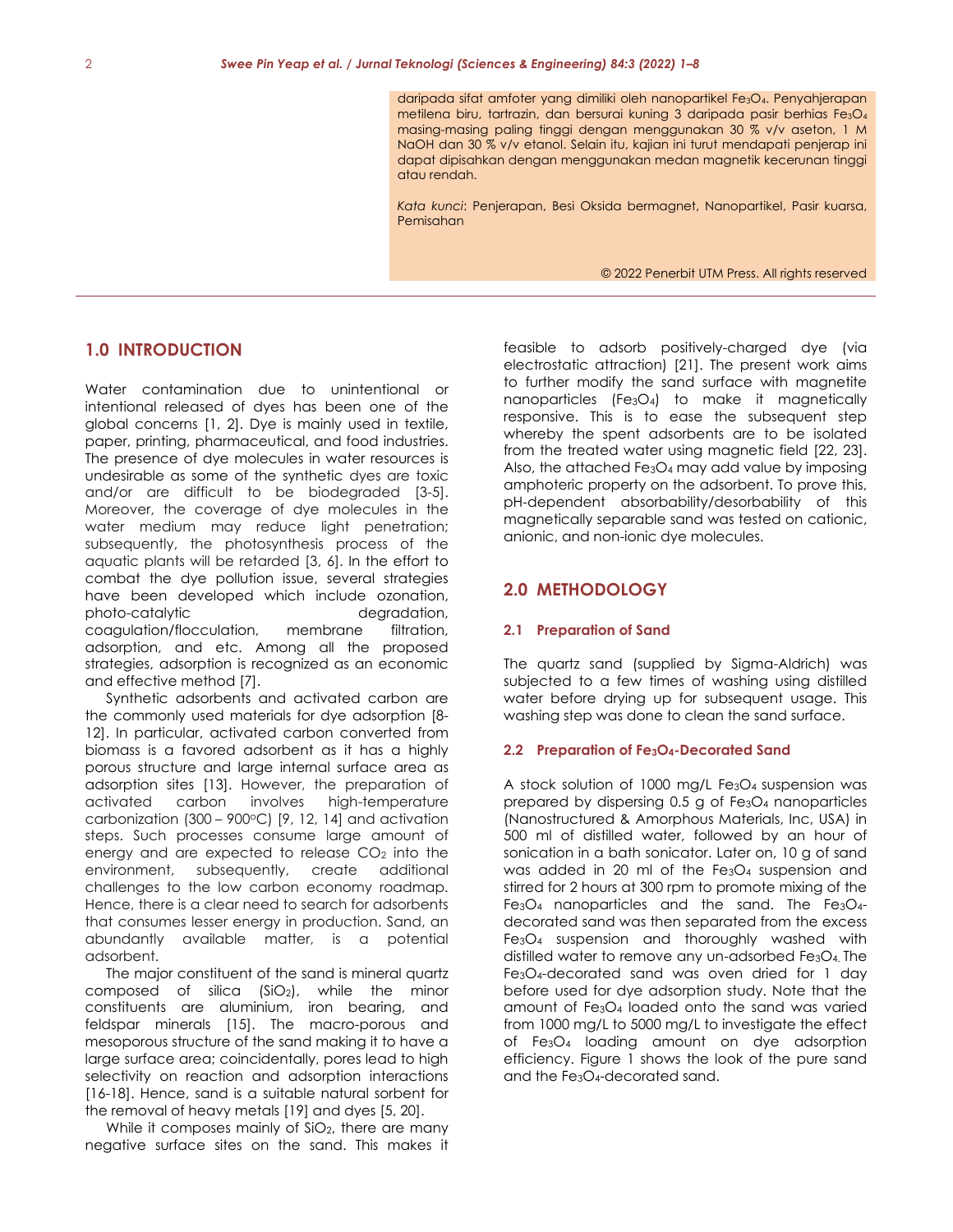



### **2.3 Dye Adsorption Study**

The adsorption study was conducted in batch mode. Briefly, 50 mg/L of different dye solutions were prepared by dissolving a known amount of dye powder in distilled water. For every set of experiments, a total of 50 ml dye solution was used as the study volume. Three different types of dye solutions were investigated here, namely methylene blue (a cationic dye), tartrazine (an anionic dye), and disperse yellow 3 (a non-ionic dye). The chemical structures of these dyes are shown in Figure S1.

To study the effect of sand quantity on dye removal, methylene blue solution at pH 6 was added with different amounts of pure sand (ranging from 1 g to 20 g). The mixture was stirred at 300 rpm for 1 hour. After 1 hour, the sand was separated and the supernatant (un-adsorbed methylene blue) was analyzed by UV-Vis spectrometry at the wavelength of 668 nm [\[24\]](#page-6-18). The absorbance obtained from the spectrometry measurement was converted to concentration (mg/L) using a calibration curve. Later on, the corresponding adsorption efficiency (%) was calculated using Equation 1:

$$
\varepsilon_{ADS} \left( \frac{\varphi_0}{\varphi_0} \right) = \frac{c_0 - c}{c_0} \times 100 \frac{\varphi_0}{\varphi_0} \quad \text{(Equation 1)}
$$

The second stage of the study aims to investigate the effect of  $Fe<sub>3</sub>O<sub>4</sub>$  loading on dye adsorption efficiency. The same experimental procedure was used here, but with the sands decorated with different amounts of Fe3O<sup>4</sup> nanoparticles.

To reveal the pH-dependent absorbability of the Fe3O4-decorated sand, the next experiment was conducted using all three types of dyes. The dye solution was adjusted from pH 2 to pH 10 (using 0.1 M HCl or NaOH) as solution pH will affect the surface charge of dye molecules, sand, and  $Fe<sub>3</sub>O<sub>4</sub>$ . Note that the spectrometry wavelength used to analyze tartrazine and disperse yellow was 426 nm [\[25\]](#page-6-19) and 402 nm [\[26\]](#page-6-20), respectively.

#### **2.4 Dye Desorption Study**

The dye-adsorbed adsorbents were rinsed with a minimum amount of distilled water (to remove any weakly-attached dye molecule), dried for 1 hour before proceeded to desorption study. 0.6 g of the dye-adsorbed adsorbents was put in contact with 20 ml of desorbing agent for 4 hours [\[27\]](#page-6-21). Four types of desorbing agents were employed here, namely 0.1 M HCl, 0.1 M NaOH, 30 % v/v ethanol, and 30 % v/v acetone. The desorbing agents were selected in the way that the acid and base tested the effect of pH on desorption; while acetone and ethanol explored the effect of hydrophobicity on desorption. The desorbed dye was analyzed by UV-Vis spectrometer for its' absorbance value.

# **3.0 RESULTS AND DISCUSSION**

### **3.1 Characterization of Fe3O4-Decorated Sand**

Figure 2 shows that the surface of the quartz sand was successfully covered by Fe<sub>3</sub>O<sub>4</sub> nanoparticles. It is anticipated that such success of decoration was driven by the electrostatic attraction between the negatively charged sand surface and the positively charged Fe<sub>3</sub>O<sub>4</sub> (isoelectric point  $\sim$  pH 6.3 [\[28\]](#page-7-0)). Note that the Fe3O4 nanoparticles appear in agglomeration form probably due to the high agglomeration tendency of bare Fe3O<sup>4</sup> [\[29\]](#page-7-1) and occurrence of multi-layer attachment. Despite that, the Fe3O4-decorated sand has an irregular structure which provides a large surface area for adsorption.



**Figure 2** SEM micrograph of Fe<sub>3</sub>O<sub>4</sub>-decorated sand

### **3.2 Role of Pure Sand Amount on Dye Removal Efficiency**

In the first stage of this study, the effectiveness of using pure sand for dye removal was evaluated. Here, the amount of pure sand used as adsorbent was varied from 1 g to 20 g. Result depicted that the pure sand is a good adsorbent for methylene blue in which the removal efficiency was successfully improved by increasing the amount of pure sand (see Figure 3a). The removal efficiency was rather low (25.73 %) when only 1 g of pure sand was used,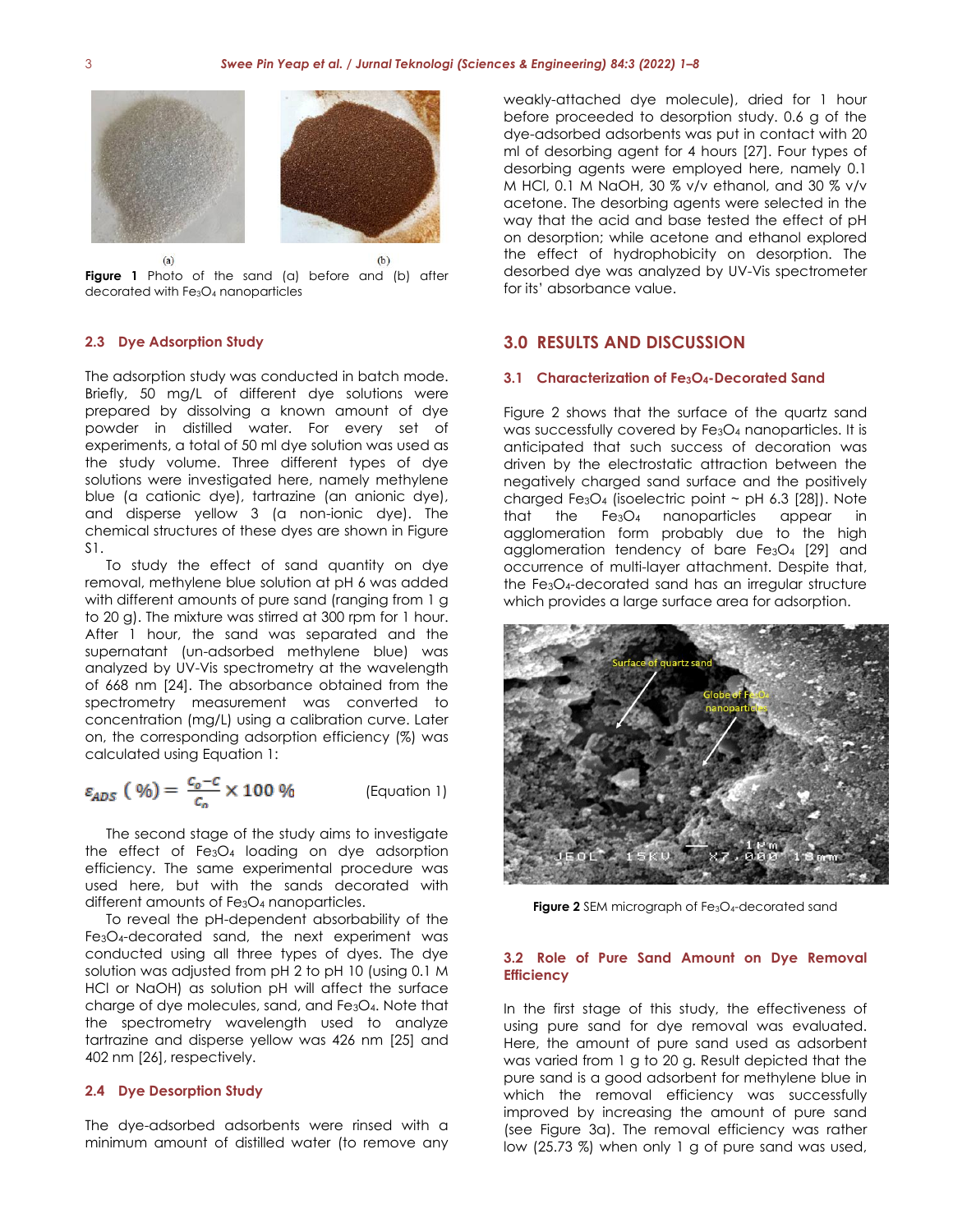and it improved remarkably to 68.01 % when the pure sand amount was increased by ten times. The adsorption of methylene blue onto the pure sand was expected to be triggered by electrostatic attraction between the positively charged methylene blue and the negatively charged sand surface [\[21\]](#page-6-15). Thus, the more sand added, the more negative sites available to adsorb the methylene blue. This hypothesis was further proven as the removal efficiency continuously enhanced with the addition of pure sand amount up to 15 g. At 15 g, about 95.28 % of methylene blue removal efficiency was achieved.

Nevertheless, pure sand has no magnetic properties; hence, in the next stage, the sand was surface decorated with Fe<sub>3</sub>O<sub>4</sub> nanoparticles. To ensure the effects of adding Fe3O<sup>4</sup> nanoparticles on dye removal can be clearly seen, 10 g of pure sand (which induced 68.01 % removal) was employed as the control sample.

# **3.3 Role of Fe3O<sup>4</sup> Concentration on Dye Removal Efficiency**

Various concentrations of Fe<sub>3</sub>O<sub>4</sub> nanoparticles (i.e. 1000 mg/L, 2000 mg/L, 3000 mg/L, 4000 mg/L, and 5000 mg/L) were decorated onto 10 g of pure sand to produce Fe3O4-decorated sand. The formed adsorbent was used for methylene blue removal. As shown in Figure 3b, the dye removal efficiencies attained by 1000 and 2000 mg/L Fe3O4-decorated sand were 53.48 % and 53.62 % respectively; these values are lower than the removal efficiency of the pure sand (without surface decoration). This might be a consequence of blockage of the substrate's pore by the nanoparticles [\[30-33\]](#page-7-2). However, the dye removal efficiency was found to increase back to 60.36 %, 74.10 %, and 75.01 % when 3000, 4000, and 5000 mg/L of Fe3O<sup>4</sup> nanoparticles were used for the decoration, respectively. Such observation implies creation of new adsorption sites by the extra-loaded Fe3O<sup>4</sup> nanoparticles. Considering the dye removal efficiency was merely improved by  $\sim$  1 % despite the concentration of Fe3O<sup>4</sup> nanoparticles has been largely increased from 4000 mg/L to 5000 mg/L, there was no further increment of Fe<sub>3</sub>O<sub>4</sub> nanoparticles (i.e. to a concentration above 5000 mg/L) performed in this study. The 5000 mg/L Fe3O4-decorated sand was chosen to be further synthesized and used as the adsorbent for the rest of the study.

## **3.4 Effect of pH on Cationic, Anionic and Non-Ionic Dyes Removal**

Medium pH has a direct effect on dye adsorption as it will alter the surface charge of an adsorbent. While the outermost layer of this adsorbent is  $Fe<sub>3</sub>O<sub>4</sub>$ nanoparticles, it is proposed that the surface charge of Fe3O<sup>4</sup> nanoparticles plays the dominant role in dye adsorption. In the following study, the dye removal efficiency was conducted at different medium pH (i.e. pH 2, 4, 6, 8, and 10) for three different types of





**Figure 3** (a) Methylene blue removal efficiency (%) with respect to the amount of pure sand used (b) Methylene blue removal efficiency (%) with respect to the concentration of Fe3O<sup>4</sup> being decorated onto the sand [Condition: Sand amount =  $10$  g, medium pH = pH 6].



**Figure 4** Methylene blue, tartrazine and disperse yellow 3 removal efficiency (%) at different medium pHs

As shown in Figure 4, the Fe<sub>3</sub>O<sub>4</sub>-decorated sand best to remove methylene blue at alkaline pH. In particular, the removal efficiency increased to 84.62 % at pH 10. Under the alkaline condition, both the quartz sand (isoelectric point  $\sim$  pH 2.44 [\[21,](#page-6-15) [34\]](#page-7-3)) and Fe3O<sup>4</sup> nanoparticles were in negative charge (isoelectric point  $\sim$  pH 6.30). Thus, it favors to the attraction of cationic dye electrostatically. This answered the observed trend whereby the higher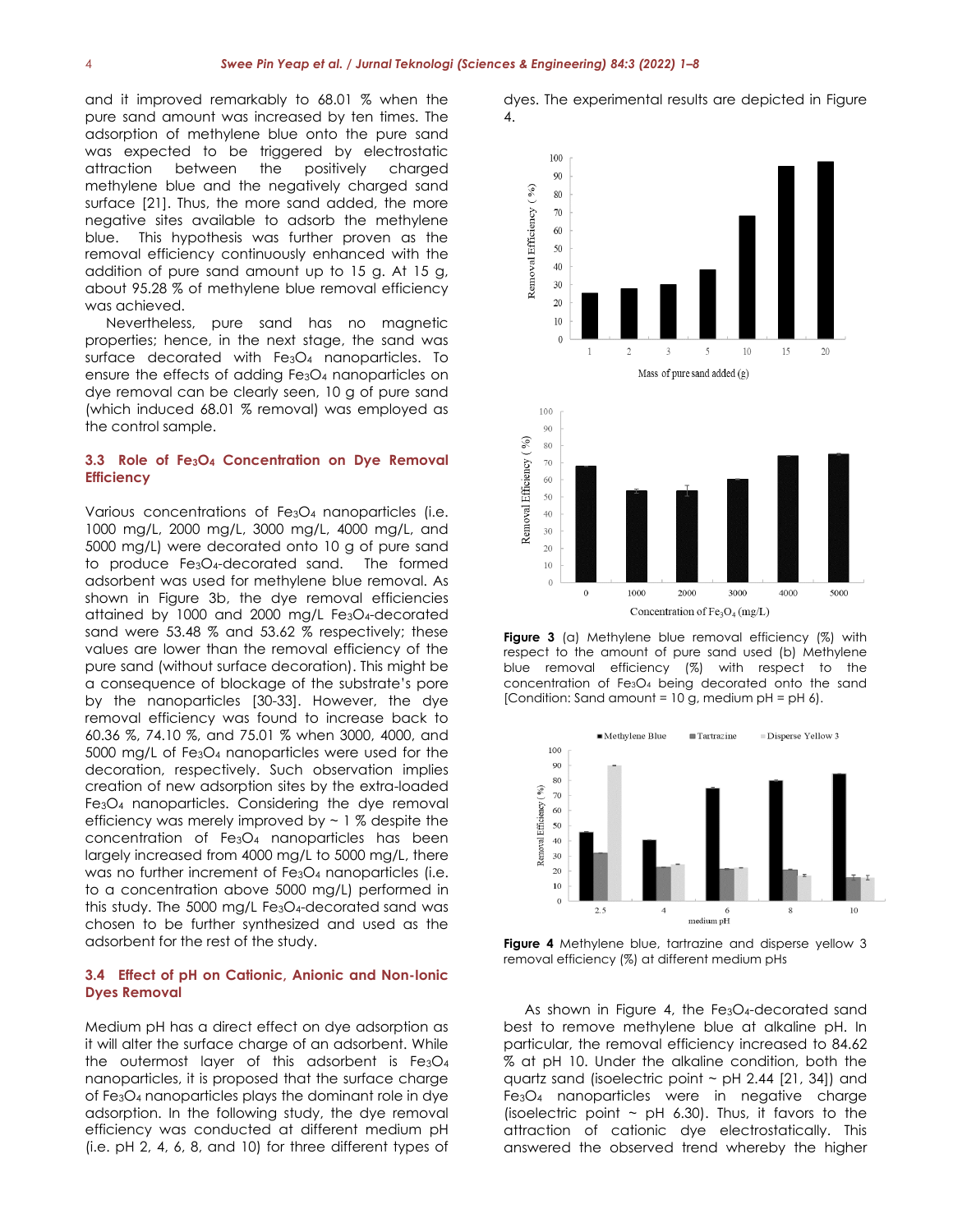the medium pH, the higher the methylene blue removal efficiency. A similar outcome has been observed for methylene blue removal using bare Fe<sub>3</sub>O<sub>4</sub> alone [\[35\]](#page-7-4) or other types of bare Fe<sub>3</sub>O<sub>4</sub>decorated adsorbents [\[6,](#page-6-3) [36-38\]](#page-7-5). Hence, it is proposed that the adsorption of dye molecules onto Fe3O4-decorated sand was mainly controlled by the Fe3O<sup>4</sup> nanoparticles which stay at the outermost layer.

Nevertheless, a reverse trend was seen for tartrazine dye. Here, the removal efficiency was found to decrease from 31.69 % to 15.50 % when the medium pH shifted from acidic (pH 2.5) to alkaline (pH 10). The higher adsorption achieved in the acidic medium can be ascribed to protonation of the Fe3O<sup>4</sup> nanoparticles to positive charge  $(-OH<sub>2</sub><sup>+</sup>)$  [\[39,](#page-7-6) [40\]](#page-7-7); thus, promoted electrostatic attraction towards the anionic groups of tartrazine  $(R-SO<sub>3</sub>$  and  $R-COO<sub>1</sub>$ . Similarly, Zandipak and Sobhanardakani [\[41\]](#page-7-8) reported that better removal of anionic dyes (eg. tartrazine, sunset yellow, and Eriochrome Blank T) by NiFe2O<sup>4</sup> nanoparticles was observed in an acidic medium.

For disperse yellow 3, it was recorded that the highest removal efficiency (90.05 %) was obtained at pH 2.5. However, the removal efficiency reduced along with the increase in medium pH. At pH 10, only 15.60 % of dye removal was achieved. Since disperse yellow 3 contains secondary amide group (–C(=O)N– ) in the structure and exists mainly in neutral form due to its charge properties, electrostatic interaction might not be the main contributor to its' adsorption onto the adsorbent; instead, hydrogen bonding would have occurred between the hydroxyl surface groups of the adsorbent and the N atom or aromatic ring of the dye [\[42,](#page-7-9) [43\]](#page-7-10). Moreover, the protonation of Fe3O4-decorated sand provides more H-atom for hydrogen bonding formation [\[42\]](#page-7-9). This may serve as one of the reasons for the removal efficiency of disperse yellow 3 to be higher in acidic medium.

#### **3.5 Desorption Studies**

In the subsequent study, desorption was conducted using four types of desorbing agents, namely 0.1 M HCl, 0.1 M NaOH, 30 % v/v ethanol, and 30 % v/v acetone. The experiment results are presented quantitatively (Figure 5) and qualitatively (Figure S2). As shown in Figure 5, methylene blue best desorbed in acetone with the desorbed solution having an absorbance value 0.252. Similarly, ethanol (an amphipathic solvent) is effective in desorbing methylene blue. In fact, the ability of ethanol or acetone to desorb methylene blue has been reported elsewhere [\[44-46\]](#page-7-11). Other than that, 0.1 M HCl was also effective in desorbing methylene blue; here, the lowering of medium pH by HCl will protonate the Fe3O4-decorated sand. Once the Fe3O4-decorated sand was protonated, an electrostatic repulsion force will be created between the adsorbent and the cationic adsorbate which lead to desorption. This also explained the

observation where methylene blue was less effectively desorbed in 0.1 M NaOH (absorbance of the desorbed solution  $= 0.016$ ). The very mild desorption of methylene blue in 0.1 M NaOH might be ascribed to the competition of sodium ion (Na<sup>+</sup>) with cationic dyes onto the negatively charged Fe3O4-decorated sand [\[27\]](#page-6-21).



**Figure 5** Desorption of methylene blue, tartrazine and disperse yellow 3 in different types of desorbing agents

The pH-dependent desorption of dye molecules from the Fe3O4-decorated sand was affirmed when better desorption of tartrazine was achieved using NaOH than HCl. The addition of NaOH turns the Fe3O4-decorated sand negative. Once the Fe3O4 decorated sand lost its' positivity, the affinity towards the tartrazine dye is expected to decrease dramatically. Hence, NaOH favored to desorption of anionic dye but unfavored to desorption of cationic dye.

Besides NaOH and HCl, both acetone and ethanol were found to provide a considerable desorption capability. For instance, desorption of disperse yellow 3 was found to be the most effective by using ethanol (absorbance of the desorbed solution =  $0.215$ ). This was followed by acetone, NaOH, and lastly, HCl. The good dye desorbability shown by ethanol and acetone can be ascribed to their amphipathic nature, whereby they contain hydrophilic (-OH, C=O) and hydrophobic group (CH3CH2-, -CH3). Xing et al. [\[47\]](#page-7-12) reported that the hydrophobic/hydrophilic group of a desorbing agent plays an influencing role in dye desorption. It was proposed that the hydrophobic part of the desorbing agent will adsorb onto the hydrophobic part of the adsorbent; while its' hydrophilic part will interact with the hydrophilic part of the adsorbent, leading to dye desorption.

# **3.6 Demonstrating Magnetic Separability of the Spent Adsorbent**

This section aims to demonstrate the separability of the spent adsorbents by using a permanent magnet.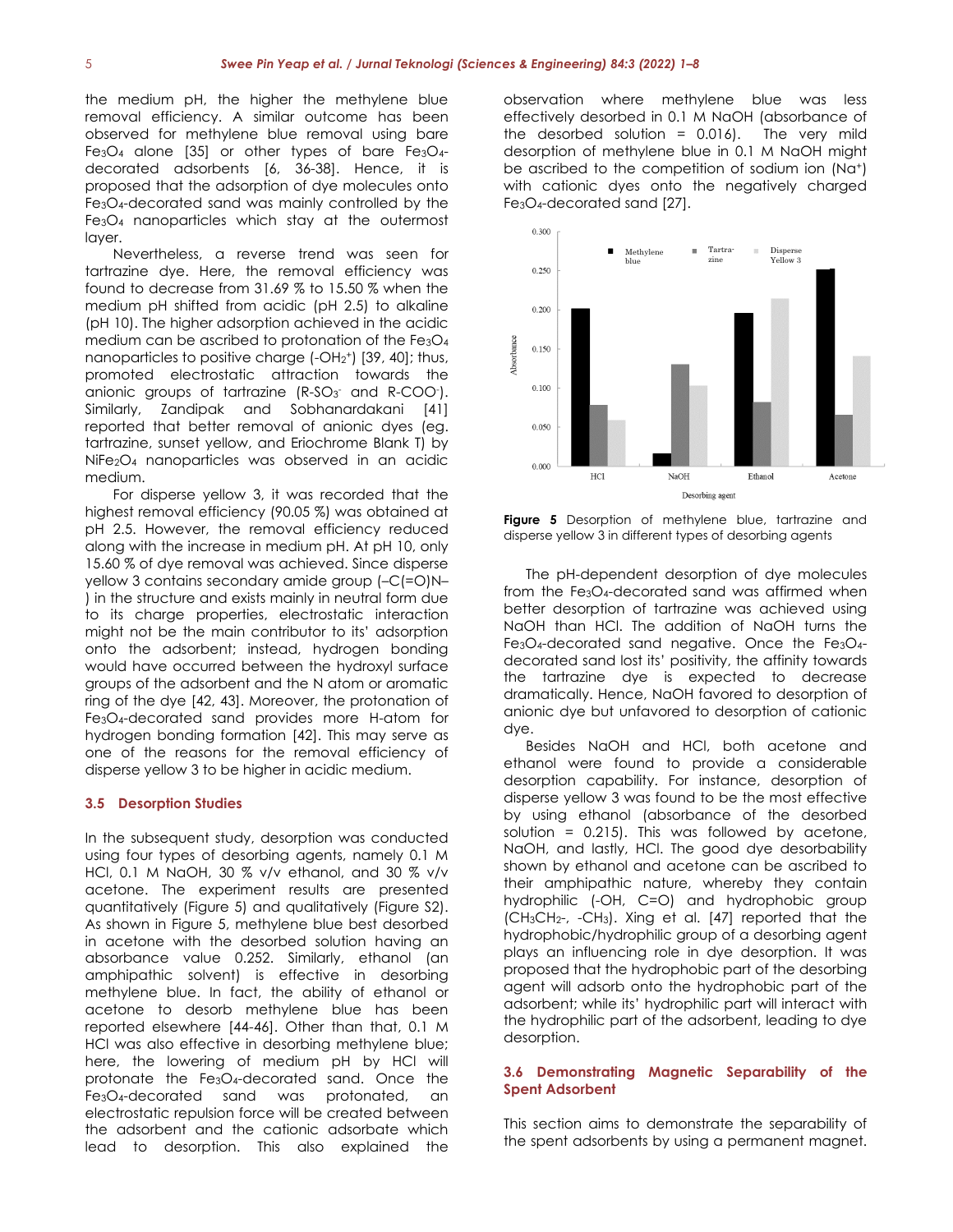As shown in Figure 6a&b, a portion of the Fe3O4decorated sand had settled down upon the cease of stirring. Nevertheless, the solution remains cloudy as there was no permanent magnet to further separate the unsettled adsorbents. Upon exposure to a permanent magnet, the unsettled adsorbent immediately moved to the bottom and accumulated at the location where the permanent magnet was positioned (see Figure 6c&d). This result indicated that the separation of this adsorbent has been effective even by just using a low gradient magnetic field (LGMF). <sup>1</sup>



**Figure 6** Photos showing the treated dye solution (a,b) in the absence of permanent magnet and (c,d) in the presence of permanent magnet

The same demonstration was carried out using a high gradient magnetic field (HGMF). Here, a packed column consisted of wire mesh was customized and connected to two permanent magnets (see Figure 7a). The permanent magnets magnetized the wire matrices and created a highly localized magnetic field [\[28\]](#page-7-0). As shown in Figure 7b, the Fe3O4-decorated sand was retained inside the column when being poured across the magnetized wire matrices. These captured sands can be dislodged easily by water rinsing once the wire matrices were demagnetized (Figure 7c).



**Figure 7** Photos showing (a) the customized HGMF separation column, (b) the retention of adsorbents on the wire matrices, and (c) the dislodge of the captured adsorbents upon removal of external magnets

# **4.0 CONCLUSION**

**Figure 1.** Photos showing the treated development and tartrazine. Other This study is part of the effort to address sustainable development goals 6 (Clean Water) by reducing water pollution imposed by dye released from the textile industry. Fe3O4-decorated sand with amphoteric and magnetic bi-functionalities was successfully produced for methylene blue (cationic dye), tartrazine (anionic dye) and disperse yellow 3 (non-ionic dye) removal. The surface morphology study showed that the Fe<sub>3</sub>O<sub>4</sub> nanoparticles appeared in an agglomeration form and turned the quartz sand's surface rougher. The Fe3O4-decorated sand performed better than the pure sand when the concentration of Fe3O4 nanoparticles was above 4000 mg/L. Further investigation showed that medium pH had a stronger effect on dye removal efficiency. In particular, the optimum pH for removal of methylene blue, tartrazine, and disperse yellow 3 were pH 10, pH 2.5, and pH 2.5, respectively. The pHdependent desorption of dye molecules was than that, amphipathic solvents are effective for desorption too; the desorption of methylene blue, tartrazine, and disperse yellow 3 from the  $Fe<sub>3</sub>O<sub>4</sub>$ decorated sand best to be done using 30 % v/v acetone, 0.1 M NaOH, and 30 % v/v ethanol, respectively. The spent adsorbents were separable by either low or high gradient magnetic field; such characteristic eases the subsequent recycling of adsorbent.

## **Acknowledgement**

We sincerely thank the financial support from UCSI University through Research Excellence & Innovation Grant (REIG) with project code REIG -FETBE-2020/015.

# **SUPPLEMENTARY INFORMATION**



**Figure S1** Chemical structures of (a) methylene blue, (b) tartrazine, and (c) disperse yellow 3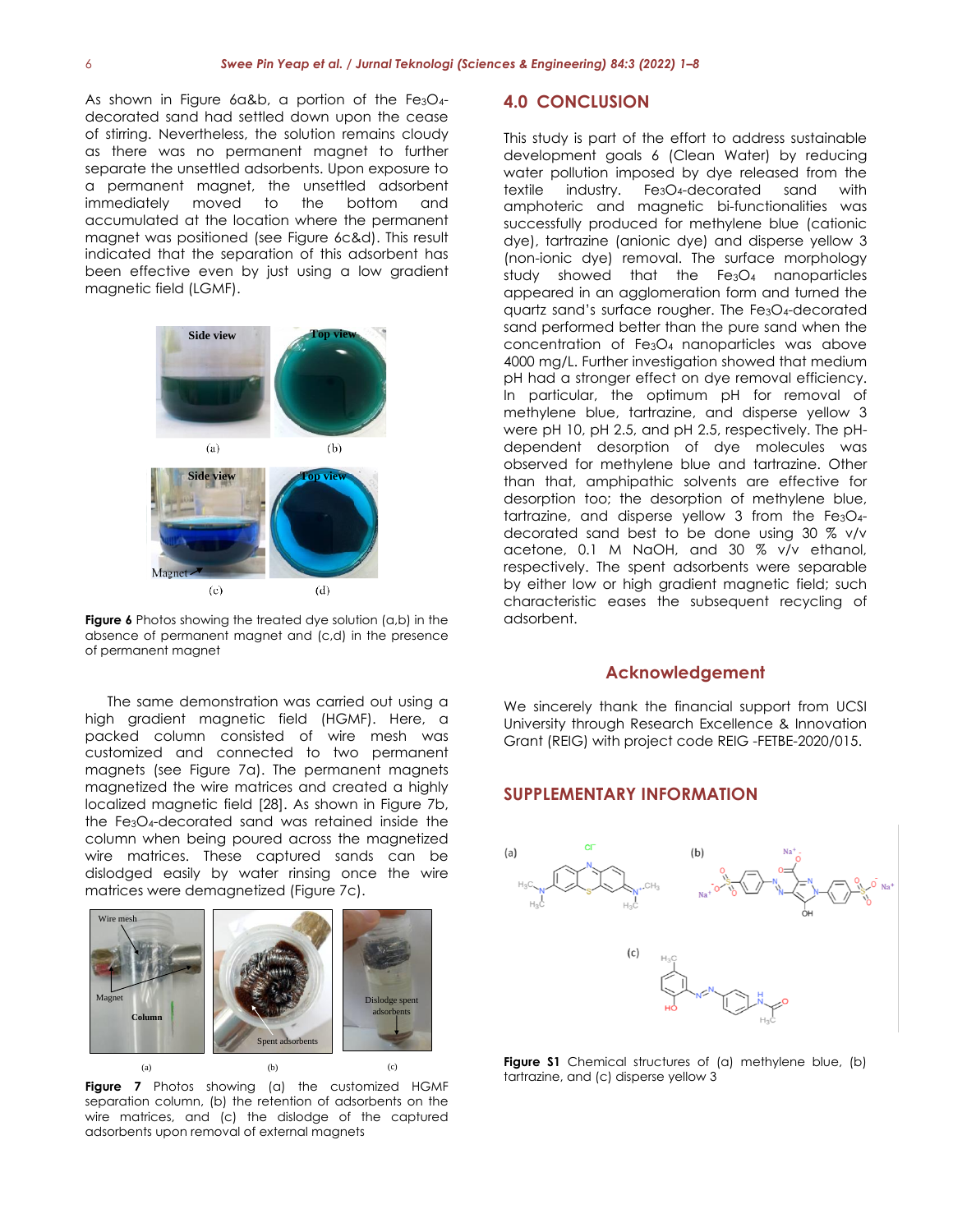

**Figure S2** Photo showing the desorbed (a) methylene blue, (b) tartrazine, and (c) disperse yellow 3 after subjected to 4 hours of immersion in various desorbing agents

# **References**

- <span id="page-6-0"></span>[1] David Noel, S., Raja,n M. R. 2014. Impact of Dyeing Industry Effluent on Groundwater Quality by Water Quality Index and Correlation Analysis. *Journal of Pollution Effects & Control.* 2: 1000126.
- <span id="page-6-1"></span>[2] Hussain, S., Khan, N., Gul, S., Khan, S., Khan, H. 2019. Contamination of Water Resources by Food Dyes and Its Removal Technologies, in: Eyvaz, M., Yüksel, E. (Eds.). Water Chemistry. IntechOpen.
- <span id="page-6-2"></span>[3] Gita, S., Hussan, A., Choudhury, T. G. 2017. Impact of Textile Dyes Waste on Aquatic Environments and its Treatment. *Environment & Ecology*. 35: 2349-2353.
- [4] Kant, R. 2012. Textile Dyeing Industry an Environmental Hazard. *Natural Science*. 4(1): 5.
- <span id="page-6-13"></span>[5] Bello, O. S., Bello, I. A., Adegoke, K. A. 2013. Adsorption of Dyes Using Different Types of Sand: A Review. *South African Journal of Chemistry.* 66: 117-129.
- <span id="page-6-3"></span>[6] Tan, K. A., Morad, N., Teng, T. T., Norli, I., Panneerselvam, P. 2012. Removal of Cationic Dye by Magnetic Nanoparticle (Fe3O4) Impregnated onto Activated Maize Cob Powder and Kinetic Study of Dye Waste Adsorption. *APCBEE Procedia*. 1: 83-89.
- <span id="page-6-4"></span>[7] Crini, G. 2005. Recent Developments in Polysaccharidebased Materials Used as Adsorbents in Wastewater Treatment. *Progress in Polymer Science.* 30: 38-70.
- <span id="page-6-5"></span>[8 Vijayalakshmi, G., Ramkumar, B., Mohan, S. C. 2019. Isotherm and Kinetic Studies of Methylene Blue Adsorption Using Activated Carbon Prepared from Teak Wood Waste Biomass. *Journal of Applied Sciences*. 19: 827-836.
- <span id="page-6-7"></span>[9] Malik, P. K. 2004. Dye Removal from Wastewater Using Activated Carbon Developed from Sawdust: Adsorption Equilibrium and Kinetics. *Journal of Hazardous Materials.*

113: 81-88.

- [10] Foo, K. Y., Hameed, B. H. 2010. An Overview of Dye Removal via Activated Carbon Adsorption Process. *Desalination and Water Treatment.* 19: 255-274.
- [11] Hilal, N. M., Badawy, N. A., Mostafa, O. I., Elrefay, H. M. 2019. Synthetic and Application of a Novel Resin from Waste Foam Packing for Adsorption of Acid Orange 67 from Aqueous Solution. *Bulletin of the National Research Centre*. 43: 58.
- <span id="page-6-8"></span>[12] Nizam, N. U. M., Hanafiah, M. M., Mahmoudi, E., Halim, A. A., Mohammad, A. W. 2021. The Removal of Anionic and Cationic Dyes from an Aqueous Solution using Biomassbased Activated Carbon. *Scientific Reports*. 11: 8623.
- <span id="page-6-6"></span>[13] Henning, K-D. 2019. Solvent Recycling, Removal, and Degradation. In: Wypych, G. (Ed.). Handbook of Solvents. Third Edition. ChemTec Publishingpp. 1635-1727.
- <span id="page-6-9"></span>[14] Contescu, C. I., Adhikari, S. P., Gallego, N. C., Evans, N. D., Biss, B. E. 2018. Activated Carbons Derived from High-Temperature Pyrolysis of Lignocellulosic Biomass. *C-Journal of Carbon Research*. 4: 51.
- <span id="page-6-10"></span>[15] Duvuna, G. A., Ayuba, A. 2015. A Study on Silica Sand Quality in Yazaram and Mugulbu Deposits for Glass Making. *Nigerian Journal of Technology*. 34: 109-112.
- <span id="page-6-11"></span>[16] Haryanto, B., Siswarni, M. Z., Chang, C. H., Kuo, A. T., Singh, W. B. 2018. Interaction Models on Sand Surface of Natural Adsorbent with Adsorbate Cd+2metal Ions in Solution with Batch Operation. *IOP Conference Series: Materials Science and Engineering*. 308: 012020.
- [17] Chen, H., Wang, J., ur Rahman, Z., Worden, J. G., Liu, X., Dai, Q., Huo, Q. 2007. Beach Sand from Cancun Mexico: A Natural Macro- and Mesoporous Material. *Journal of Materials Science.* 42: 6018-6026.
- [18] Kaneko, K. 1994. Determination of Pore Size and Pore Size Distribution: 1. Adsorbents and Catalysts. *Journal of Membrane Science.* 96: 59-89.
- <span id="page-6-12"></span>[19] Selim, K. A., El-Tawil, R. S., Rostom, M. 2018. Utilization of Surface Modified Phyllosilicate Mineral for Heavy Metals Removal from Aqueous Solutions. *Egyptian Journal of Petroleum.* 27: 393-401.
- <span id="page-6-14"></span>[20] Marghzari, S., Sasani, M., Kaykhaii, M., Sargazi, M., Hashemi, M. 2018. Simultaneous Elimination of Malachite Green, Rhodamine B and Cresol Red from Aqueous Sample with Sistan Sand, Optimized by Taguchi L16 and Plackett–Burman Experiment Design Methods. *Chemistry Central Journal.* 12: 116.
- <span id="page-6-15"></span>[21] Jada, A., Ait Akbour, R. 2014. Adsorption and Removal of Organic Dye at Quartz Sand-Water Interface. *Oil & Gas Science and Technology – Rev. IFP Energies Nouvelles.* 69: 405-413.
- <span id="page-6-16"></span>[22] Che, H. X., Yeap, S. P., Osman, M. S., Ahmad, A. L., Lim, J. 2014. Directed Assembly of Bifunctional Silica–Iron Oxide Nanocomposite with Open Shell Structure. *ACS Applied Materials & Interfaces.* 6: 16508-16518.
- <span id="page-6-17"></span>[23] Nicola, R., Costişor, O., Ciopec, M., Negrea, A., Lazău, R., Ianăşi, C., Picioruş, E-M., Len, A., Almásy, L., Szerb EI, Putz A-M. 2020. Silica-coated Magnetic Nanocomposites for Pb2+ Removal from Aqueous Solution. *Applied Sciences.* 10: 2726.
- <span id="page-6-18"></span>[24] Whang, T-J., Huang, H-Y., Hsieh, M-T., Chen, J-J. 2009. Laser-induced Silver Nanoparticles on Titanium Oxide for Photocatalytic Degradation of Methylene Blue. *International Journal of Molecular Sciences*. 10: 4707-4718.
- <span id="page-6-19"></span>[25] Vaiano, V., Iervolino, G., D. S. 2016. Photocatalytic Removal of Tartrazine Dye from Aqueous Samples on LaFeO3/ZnO Photocatalysts. *Chemical Engineering Transactions*. 52: 847-852.
- <span id="page-6-20"></span>[26] Robertson, J. R. 1978. The Products of Biodegradation of Selected Carpet Dyes and Dyeing Auxiliaries, School of Textile Engineering, Georgia Institute of Technology, Atlanta, Georgia. 125.
- <span id="page-6-21"></span>[27] Navarro, A. E., Elliot, S. C., Paul, C., Soo, Y. Y., Angela, M. 2013. Separation of Dyes from Aqueous Solutions by Magnetic Alginate Beads. *Trends in Chromatography.* 8: 31-41.